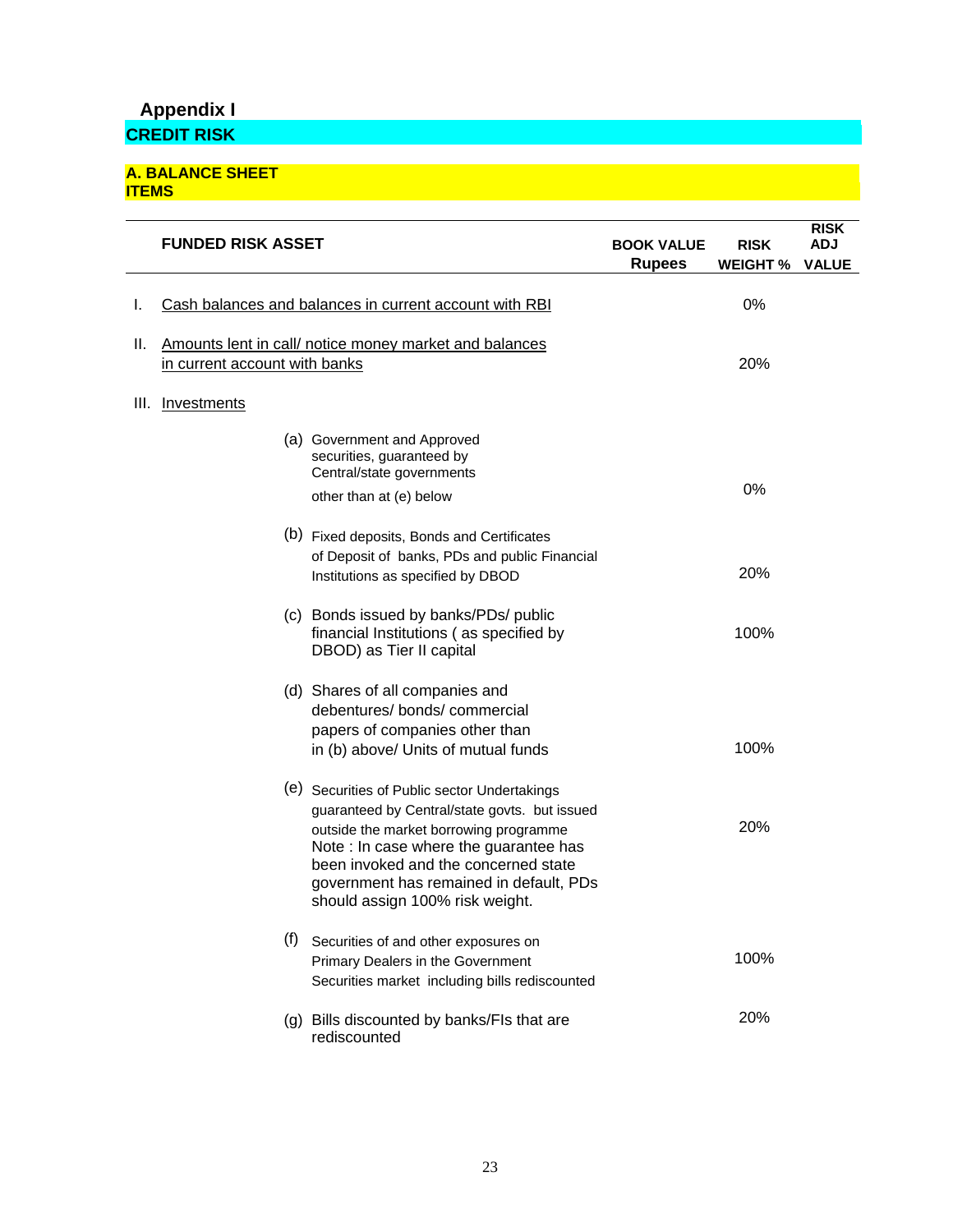## IV. Current Assets

|                                                 |     | (a) Inter-corporate deposits                                                   | 100% |  |
|-------------------------------------------------|-----|--------------------------------------------------------------------------------|------|--|
|                                                 |     | (b) Loans to staff                                                             | 100% |  |
|                                                 |     | (c) Other secured loans and advances<br>considered good                        | 100% |  |
|                                                 |     | (d) Bills purchased/discounted                                                 | 100% |  |
|                                                 |     | (e) Others (to be specified)                                                   | 100% |  |
| <b>Fixed Assets (net of depreciation)</b><br>V. |     |                                                                                |      |  |
|                                                 | (a) | Assets leased out                                                              | 100% |  |
|                                                 | (b) | <b>Fixed Assets</b>                                                            | 100% |  |
| VI. Other assets                                |     |                                                                                |      |  |
|                                                 | (a) | Income-tax deducted at source (net of<br>provision)                            | 0%   |  |
|                                                 | (b) | Advance tax paid (net of provision)                                            | 0%   |  |
|                                                 | (c) | Interest due on Government securities                                          | 0%   |  |
|                                                 | (d) | Others (to be specified and risk weight<br>indicated as per the counter party) | X%   |  |

## **AA. TOTAL RISK-WEIGHTED BALANCE SHEET ASSETS**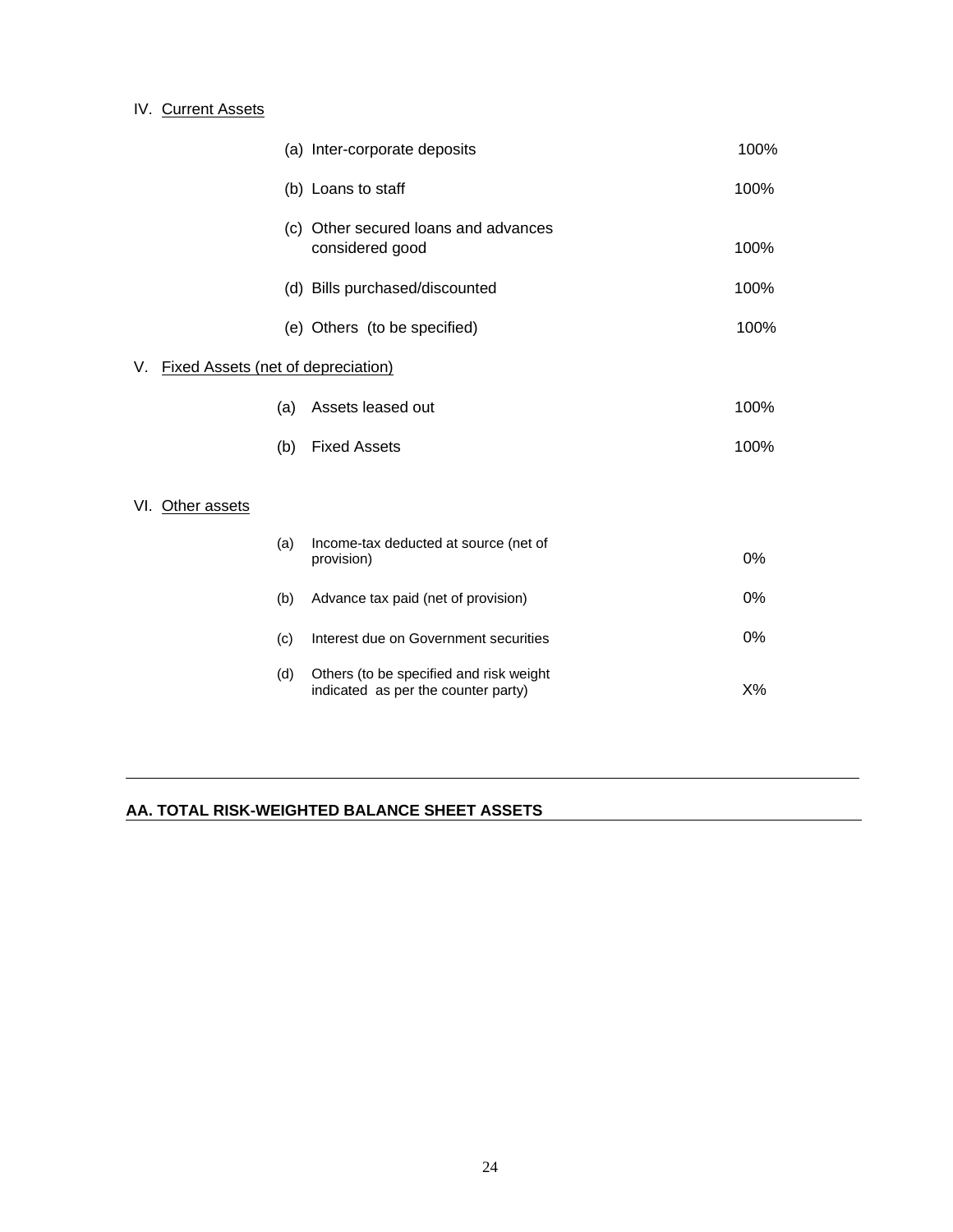| <b>B. OFF-BALANCE SHEET ITEMS</b> |                                                                                                               |                                  |                 |                 |  |  |
|-----------------------------------|---------------------------------------------------------------------------------------------------------------|----------------------------------|-----------------|-----------------|--|--|
| <b>FUNDED RISK ASSET</b>          |                                                                                                               | <b>BOOK VALUE CREDIT CONV</b>    | <b>RISK</b>     | <b>RISK ADJ</b> |  |  |
|                                   |                                                                                                               | <b>FACTOR %</b><br><b>Rupees</b> | <b>WEIGHT %</b> | <b>VALUE</b>    |  |  |
| ı.                                | Financial guarantees considered as credit substitutes                                                         |                                  |                 |                 |  |  |
|                                   |                                                                                                               |                                  |                 |                 |  |  |
|                                   | - Government/ any exposure guaranteed by Government<br>- Banks/ Financial Institutions (as specified by DBOD) | 100%<br>100%                     | 0%<br>20%       |                 |  |  |
|                                   | - Primary Dealers in the Government securities market                                                         | 100%                             | 100%            |                 |  |  |
|                                   | - All others                                                                                                  | 100%                             | 100%            |                 |  |  |
| ΙΙ.                               | Other guarantees                                                                                              |                                  |                 |                 |  |  |
|                                   |                                                                                                               |                                  |                 |                 |  |  |
|                                   | - Government/ any exposure guaranteed by Government                                                           | 50%                              | 0%              |                 |  |  |
|                                   | - Banks/ Financial Institutions (as specified by DBOD)                                                        | 50%                              | 20%             |                 |  |  |
|                                   | - Primary Dealers in the Government securities market                                                         | 50%                              | 100%            |                 |  |  |
|                                   | - All others                                                                                                  | 50%                              | 100%            |                 |  |  |
| III.                              | Share/ debenture/ auction stock underwritten                                                                  |                                  |                 |                 |  |  |
|                                   | - Government/ any exposure guaranteed by Government                                                           | 100%                             | 0%              |                 |  |  |
|                                   | - Banks/ Financial Institutions (as specified by DBOD)                                                        | 100%                             | 20%             |                 |  |  |
|                                   | - Primary Dealers in the Government securities market                                                         | 100%                             | 100%            |                 |  |  |
|                                   | - All others                                                                                                  | 100%                             | 100%            |                 |  |  |
|                                   | Partly-paid shares/ debentures including actual devolvement                                                   |                                  |                 |                 |  |  |
|                                   | IV. and other securities                                                                                      |                                  |                 |                 |  |  |
|                                   | - Government/ any exposure guaranteed by Government                                                           | 100%                             | 0%              |                 |  |  |
|                                   | - Banks/ Financial Institutions (as specified by DBOD)                                                        | 100%                             | 20%             |                 |  |  |
|                                   | - Primary Dealers in the Government securities market                                                         | 100%                             | 100%            |                 |  |  |
|                                   | - All others                                                                                                  | 100%                             | 100%            |                 |  |  |
|                                   |                                                                                                               |                                  |                 |                 |  |  |
|                                   | Notional Equity/Index Positions underlying the                                                                |                                  |                 |                 |  |  |
| V.                                | equity derivative                                                                                             | 100%                             | 100%            |                 |  |  |
|                                   | VI. Bills discounted/rediscounted                                                                             |                                  |                 |                 |  |  |
|                                   | - Government/ any exposure guaranteed by Government                                                           | 100%                             | 0%              |                 |  |  |
|                                   | - Banks/ Financial Institutions (as specified by DBOD)                                                        | 100%                             | 20%             |                 |  |  |
|                                   | - Primary Dealers in the Government securities market                                                         | 100%                             | 100%            |                 |  |  |
|                                   | - All others                                                                                                  | 100%                             | 100%            |                 |  |  |
|                                   |                                                                                                               |                                  |                 |                 |  |  |
|                                   | VII. Repurchase agreements where the credit risk remains<br>with the PD                                       |                                  |                 |                 |  |  |
|                                   |                                                                                                               |                                  |                 |                 |  |  |
|                                   | - Government/ any exposure guaranteed by Government                                                           | 100%                             | 0%              |                 |  |  |
|                                   | - Banks/ Financial Institutions (as specified by DBOD)                                                        | 100%                             | 20%             |                 |  |  |
|                                   | - Primary Dealers in the Government securities market                                                         | 100%                             | 100%            |                 |  |  |
|                                   | - All others                                                                                                  | 100%                             | 100%            |                 |  |  |